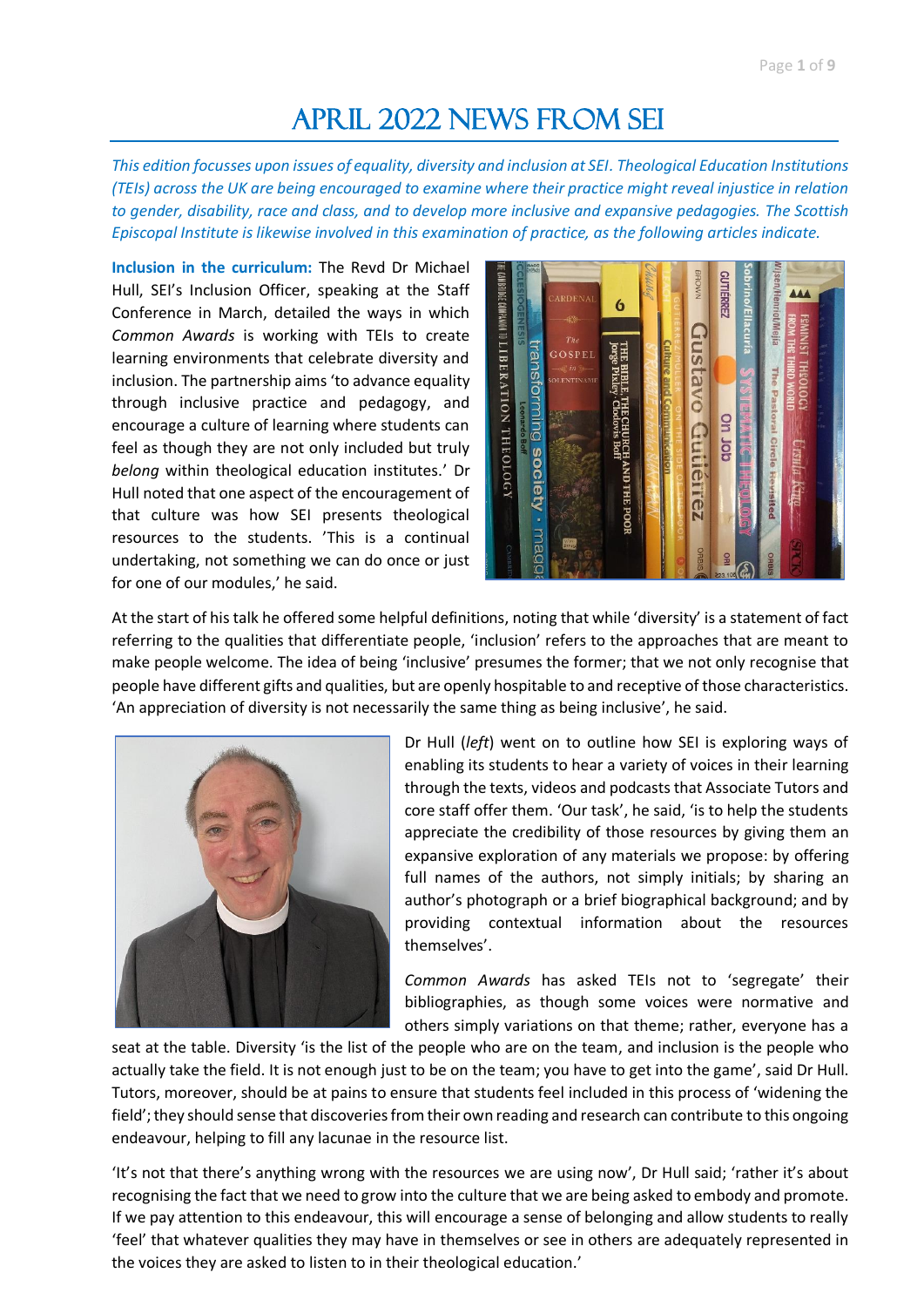**Supporting neuro-diverse candidates:** In 2020 the SEC Discernment Team adopted the digital document '*Sitting with the Differently Abled in the SEC Discernment Process',* created and introduced by the Revd Canon Lynsay Downs (*right*). This was welcomed at an online training in December 2020, in discussion with Professor Brian Brock of Aberdeen University who has an impressive academic interest in issues of disability and theology.



As well as an excellent training resource for our Team, this document seeks to reverse the common worldview: of imposed limitations placed upon those with neurodiversity by neurotypicals (those of us whose brains function in the way society expects). Those who exhibit patterns of Specific Learning Difference (SpLD) are encouraged to view the issue as the discerning of differing abilities rather than as impairment, privileging 'participation' as the core value at the heart of the eucharistic community.

Since then, I am pleased to report that candidates within the discernment process have been encouraged to discuss any issues that concern them about relating the effect of being neurodiverse. This has created opportunities for supportive interventions, such as assessment with *Dyslexia Scotland*. Such accompaniment enables further understanding of how candidates and potential students of SEI can be better equipped, not only in formation and training but also in public ministry, particularly through the encouragement of values that celebrate diversity and the acceptance of difference and the gifts that follow. Those trusted with the discernment of vocation are taking great care not to place the limitations of the neurotypical in the Church upon those who can be enabled rather than informed of a limiting disability.

## **Ian Barcroft**



**Supporting neuro-diverse students(i):** Ministry Team and Common Awards ran two seminars at the end of February 2022 which were attended by SEI staff, the Provincial Director of Ordinands and two of the Discernment Team. The sessions were led by Dr Ginny Stacey, Support Tutor for Dyslexic Students at Oxford Brookes University, and author of a series of books: *Living Confidently with Specific Learning Differences.* 

During the five-hour training, Dr Stacey covered an immense amount of ground, helping tutors to understand their own thinking preferences and consequent delivery styles, and to appreciate the barriers they inadvertently erect when teaching which make understanding even more difficult for students with an SpLD - dyslexia, dyspraxia and ADHD (Attention Deficit Hyperactivity Disorder) in particular. The sessions were eye-opening, particularly when being made to experience in one's own body a little of how it might feel to have a learning difference which impacts the processing of information and thus reading, writing, decoding and organization. It was humbling to listen to the voices of dyslexic individuals, both the speaker herself and other Common Awards staff. Humbling, too, to become aware of how unhelpful some standard teaching practices or expectations are, or how much struggle can go unnoticed by neuro-typicals because dyslexic individuals often adapt and conform to our imposed hegemonic expectations.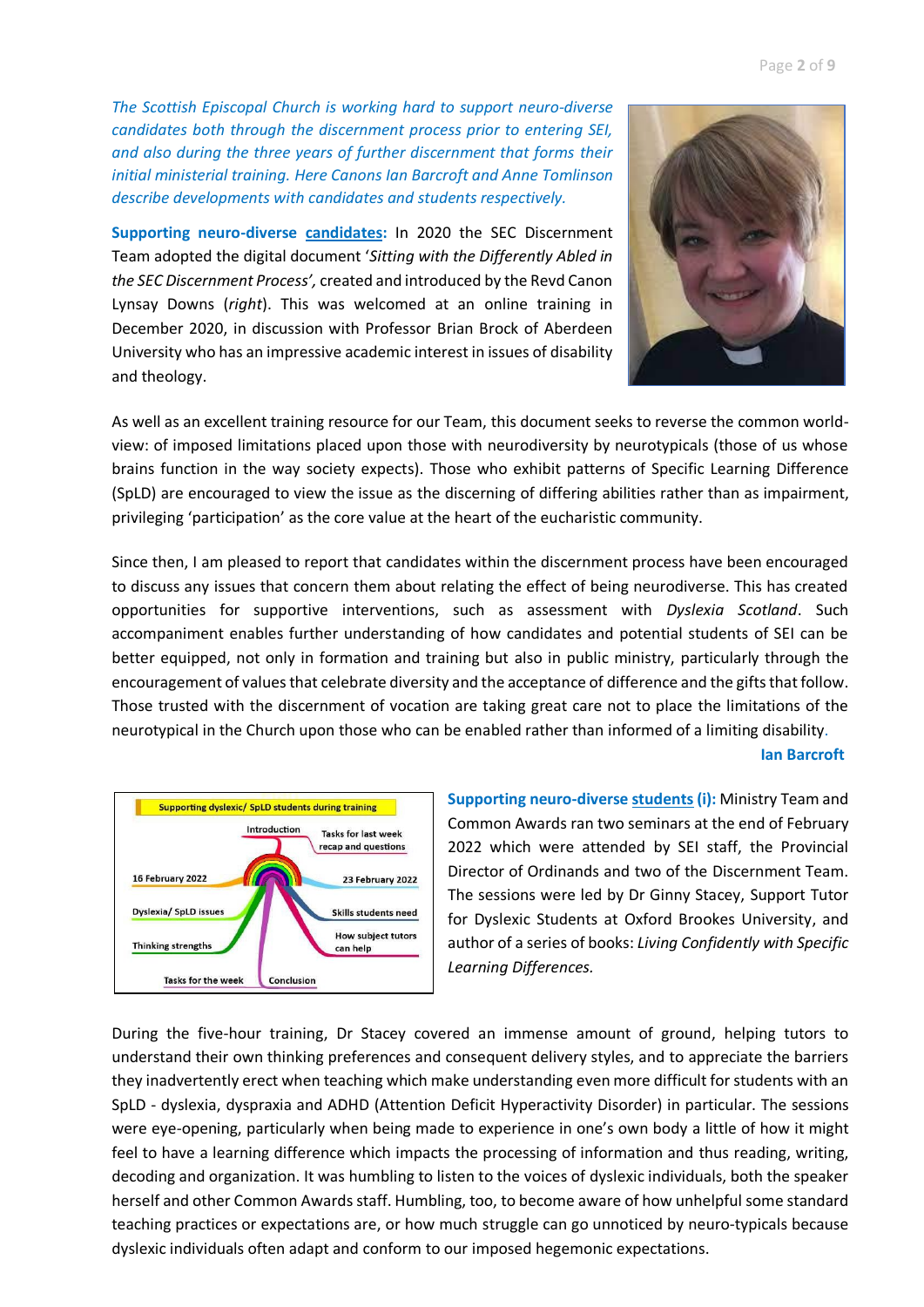In resolving to improve SEI's pedagogical practice even further by paying attention to a wider range of learning styles, the language used when giving instructions, the nature and timing of assignments, the methods of presentation and feedback used, it was salutary to hear Dr Stacey's final statement: '*The approaches that are vital for dyslexic/SpLDs are good practice for all.*'

**Supporting neuro-diverse students (ii):** To ensure consistency of support during a candidate's selection and formation phases with the Scottish Episcopal Church, candidates with accessibility issues have access to an SpLD ombudsperson, an independent mentor from whom support can be accessed, confidentially and independently. SEI is blessed that the Revd Professor Annalu Waller, OBE, (*right*) currently serves as our 'Inclusion Chaplain'. Professor Waller is Professor of Human Communication Technologies at the University of Dundee and leads the Augmentative and Alternate Communication (AAC) Research Group at the University. She has worked in the field of AAC since 1985, designing communication systems for and with nonspeaking individuals.



Professor Waller, who trained at TISEC, has served as Honorary Team Priest at various churches in Dundee (Diocese of Brechin) and is currently the Honorary Anglican Chaplain within the University of Dundee's Chaplaincy Team. She brings this blend of experience and skills to her ombudsperson role at SEI, for which students and staff alike are deeply grateful. **Anne Tomlinson Anne Tomlinson** 

## *Common Awards is currently running a series of online seminars on issues of equality, diversity and inclusion which provide opportunities for TEI staff and students to engage with scholars and faith practitioners from around the world. The most recent in the series is described below.*

**'The Church and the Working Class: A Dialogue'**: Attended by over one hundred participants from TEIs across the UK and beyond, the webinar was led by three speakers: Dr Robert Myles, Senior Lecturer in New Testament at Wollaston Theological College, Perth, Australia, a scholar of the historical formation of the early Jesus movement; Dr Monica Jyotsna Melanchthon, Associate Professor of Old Testament at Pilgrim Theological College, Melbourne, a Dalit Womanist Theologian whose work focusses upon the intersections of class, caste and gender; and Dr Chris Shannahan, Associate Professor at the Centre for Trust, Peace and Social Relations, Coventry University, who has written extensively on Christian action on poverty, theology, racism and faith-based political activism. These three took us from hermeneutics, through a critical contextual account of how the first century Jesus movement was responding to economic and social upheaval in first century Palestine, to a reflection that integrated the challenges of contemporary action on poverty in Britain today with the prophetic call of the church.

Several students and curates attended the webinar; here two of the latter offer their reflections on the event. First, the Revd Mike Blake, Assistant Curate St Andrew's Alford, (Aberdeen and Orkney), who is currently working on a BA(Hons) dissertation on '*Discipleship of Working Class Men',* contributes his reflections, followed by those of the Revd Dr Lisa Curtice, Regional Curate for the Renfrewshire Region (Glasgow and Galloway). In her working life, Lisa has had two abiding passions:social justice and supporting people in marginalised communities to make their voices heard. As a university researcher, she mentored community groups engaged in research, and continued to advocate for human rights and co-operation between sectors as the first CEO of the Scottish Commission for Learning Disabilities and as programme director for 'People Powered Health and Wellbeing' at the Health and Social Care Alliance Scotland.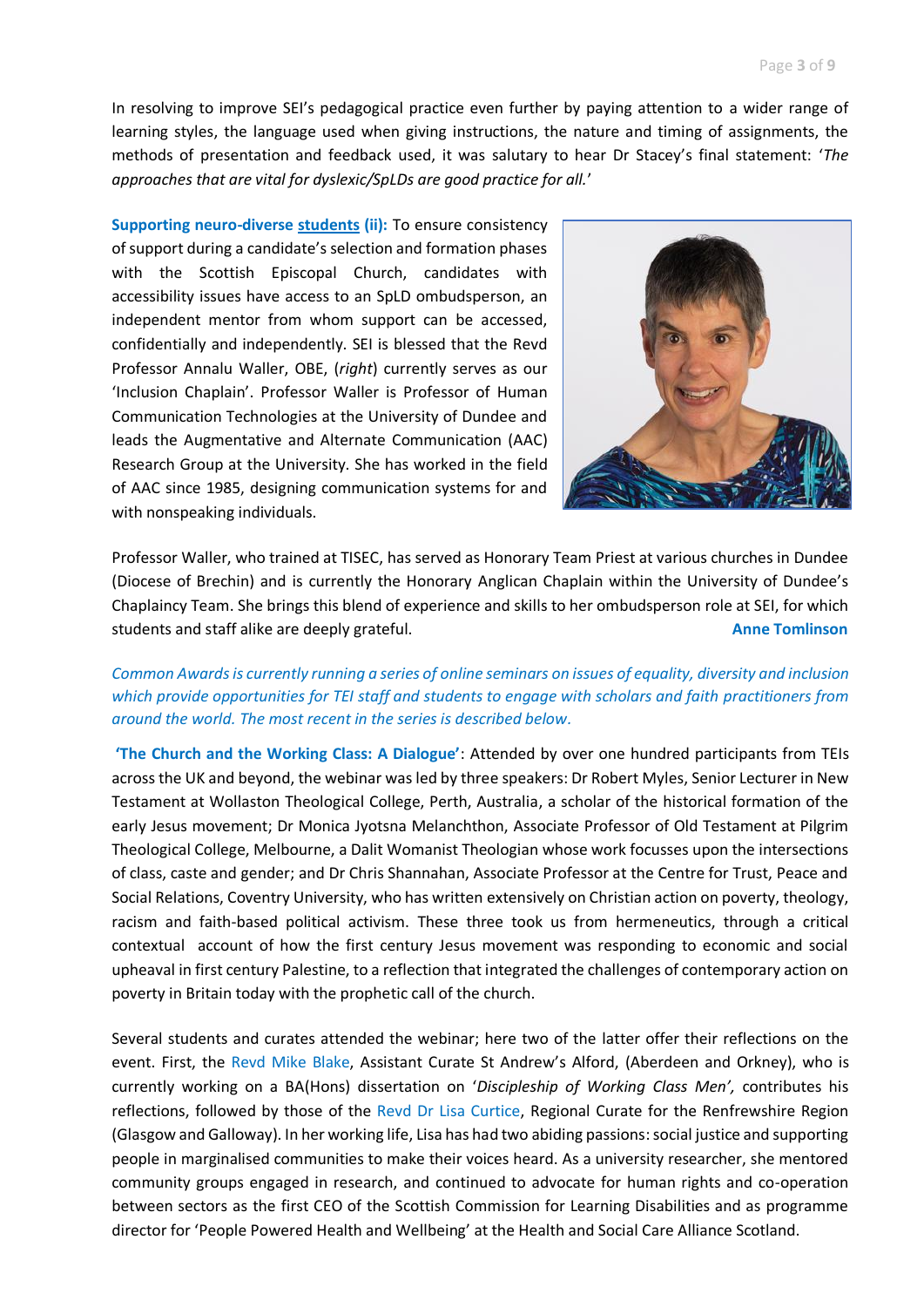'Three knowledgeable, passionate and informed speakers each gave us a ten-minute insight into the issue of working-class poverty from different perspectives. The challenge of appreciating that such folk form a distinct social class and are not simply a statistical or economic grouping; that contextual aspects have much to inform our 21st century perception of such subsistence work-groups when using scripture to shape our responses; and that the Church might change its approach from focussing on solving individual need to challenging the cultural tropes underpinning poverty  $-$  all these aspects were addressed, linked by the common thread of the need for social justice in our world. The presenters encouraged activism by their obvious commitment to the topic, and left one wishing to look deeper into how these viewpoints might enable focus upon and understanding of both global and local needs.



'For me, one aspect which struck me as being complementary to these approaches was how to awaken within such groups the awareness that Christ sits with them, and that they are as valued and loved by God as any other; that in God there is no distinction or segregation no matter how this might be imposed by the world. Time-constraints limited discussion at the webinar and this was frustrating; but the insights offered on the topics will inform my ongoing considerations of issues of poverty.' Mike Blake



*'"Ill-treating workers is not just business. In God's eyes it is sin"*; such were the uncompromising words with which Archbishop Justin Welby and Bishop Rose Hudson-Wilkin denounced the summary sacking of 800 P&O workers. Clear-sighted clarity in speaking about social injustice comes from a committed understanding of Scripture and the confidence in the relevance of God's truth. As a deacon in Inverclyde, I have been struggling to work out how to support and encourage people to bring their experience of serving those in need through foodbanks and other social actions back into systematic reflection to the Biblical calling to challenge injustice as well as to serve 'the poor'.

'Listening to Dr Melanchthon's exhortation to read the biblical text in ways that aid the poor, I was reminded of the late Rev Ian Fraser and his practice of engaging people in Scotland's communities in

doing theology from the material of ordinary lives. I wonder, if like class analysis, we too often dismiss this approach as outdated when it seems all too relevant now.

'In my experience, lack of being heard is one of the greatest barriers to feeling part of society and believing that you can play a part in changing things. Yes, we now need a more nuanced approach to class struggle and are aware of multiple dimensions of disadvantage and the intersectional aspects of exclusion. But violence and injustice need to be named and a 'well-meaning disengagement', as Dr Chris Shannahan described it, is not an acceptable stance for a church that needs to be continually transformed through the experiences of those who are excluded from social benefits. I think we have a job of work to do to ask ourselves where those voices are, within and outside our congregations, and to find out what would support them to open up the Scriptures for us and take a lead in framing the church's response to structural inequalities and discrimination.' **Lisa Curtice**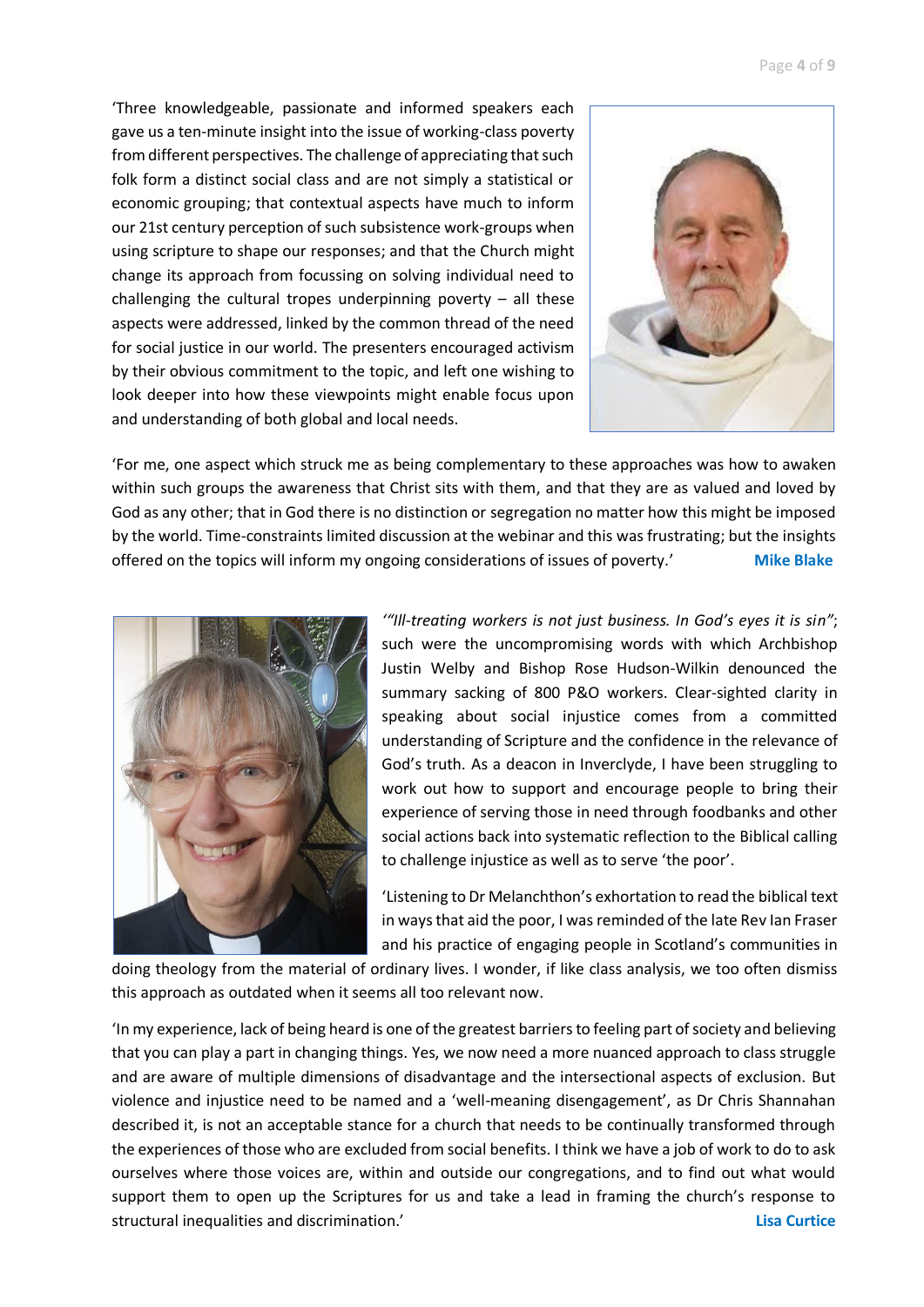*In a post-colonial body of churches it is for each member church to explore, discern and inhabit its own point of view. But Anglican churches belong to a communion, which means they share a common ancestry and a family likeness, and meet with each other in a number of different settings on a regular basis. Here we describe a new resource from the Anglican Communion Office, more particularly the department responsible for Theological Education in the Anglican Communion Department (TEAC), and how that Office is helping us host a webinar with our sister TEI in Brazil.*

**Anglican Inclusivity: '***Being Anglican: Learning from Global Perspectives'* is an accessible resource which reflects voices from the majority world rather than simply from the west or the global north, mirroring the breadth of Anglican experience from across the world today. It comprises a set of video testimonies from lay people and clergy from different continents, cultures and languages, accompanied by scholarly commentaries from academics and church leaders.



Using videos is a way of ensuring the inclusion of Anglicans who prefer to communicate through the spoken rather than the written word, and the accessibility of the study materials by as wide a range of people as possible. Accordingly a YouTube [channel](https://www.youtube.com/channel/UC-Xb_sdp8Y9guqo72m1-qhg) has been created which is free to viewers. English subtitles are included when the speaker uses a language other than English or when the audio is unclear; Spanish, Portuguese and French versions of the channel will be available shortly.



The series is accompanied by [a Guide Book](https://www.anglicancommunion.org/media/465802/TEAC_Being-Anglican-Learning-from-Global-Perspectives_WEB_2022_en.pdf) which provides questions for discussion and lists further resources for those who make use of the materials as part of an accredited course or self-study. Both channel and Guide Book belong to Part 2 of the larger TEAC project '*Being Anglican'*. The materials were gathered by a Working Group comprising the Revd Dr Stephen Spencer, (*above right*) Director of Theological Education, Prof. Kwok Pui Lan, the Revd Dr Muthuraj Swamy, the Revd. Dr Marcus Throup, and Prof. Paulo Ueti (*left*).

**Brazil webinar:** Professor Ueti, mentioned above, is TEAC's Assistant Director for Theological Education for Lusophone, Francophone and Spanish speaking regions. Based in Brazil, he also works part-time for the Anglican Alliance as Theological Advisor and Latin American Regional Director. He is a New Testament

scholar and former professor of Spirituality and Biblical Hermeneutics at the Sao Boaventura Seminary in Brasilia, Brazil.

Professor Ueti is kindly helping SEI organise a webinar with the students and staff of the Brazilian theological institute with whom we are in partnership, Centro de Estudos Anglicanos in Porto Alegre. At this, to be held on Saturday 28 May, both sets of students will listen to each other speaking about how environmental issues impact upon their formation. Also involved in the organisation of that event is SEI's Student Chapter CEA representative, first year Mixed Mode student Niccolò Aliano, shown right. It is hoped this session may be the first of many similar opportunities to learn together.

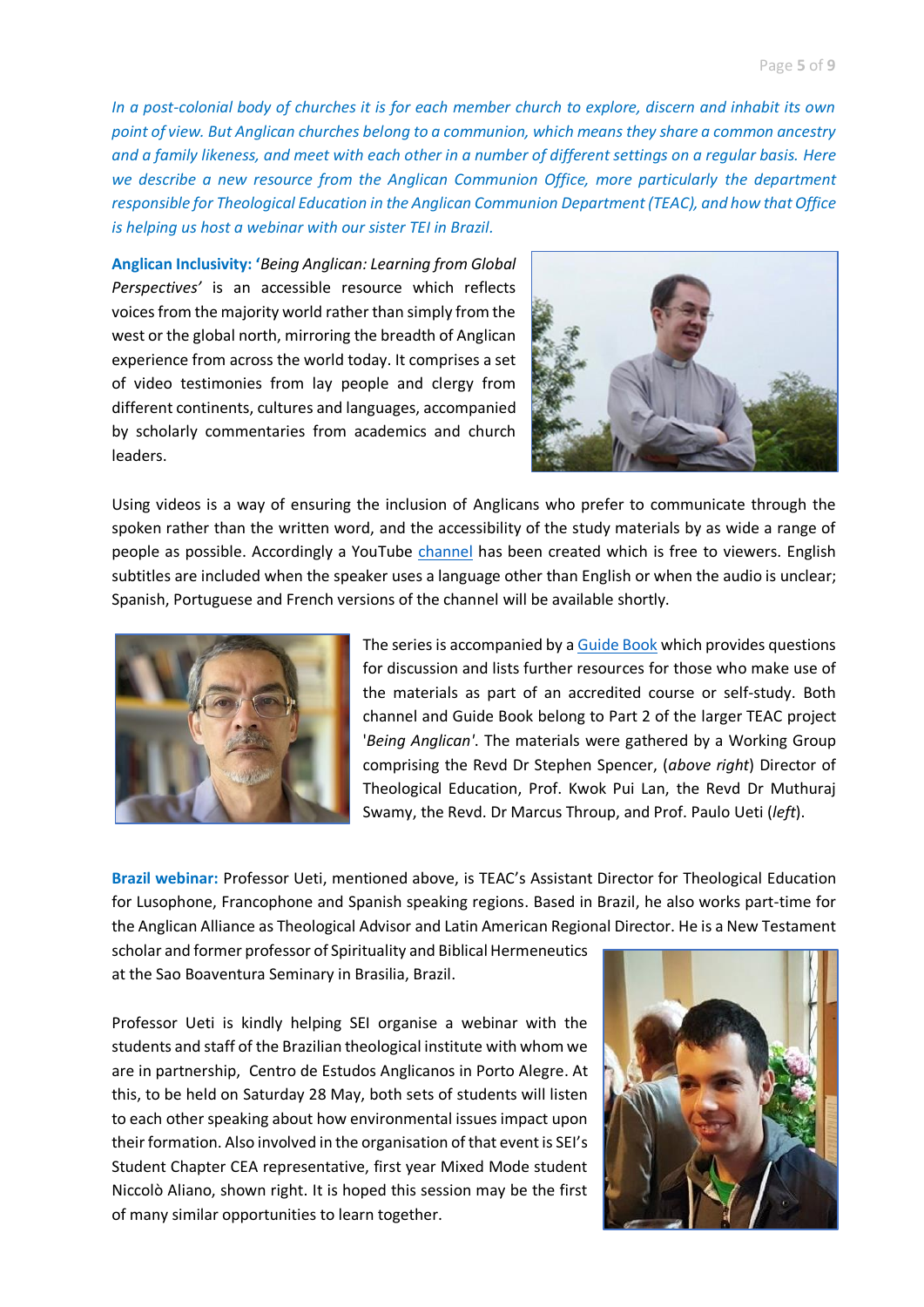**Being inclusive at the Residential Weekend.** Three students sadly could not be with us at the March Residential due to testing positive for Covid in the days leading up the weekend. However their peers decided that illness should not prevent them joining in the Stations of the Cross, held in the grounds of St Mary's Kinnoull on the Saturday lunchtime. And so it was arranged that a Zoom call be set up, as you see on the right. Other highlights included ….



**Eilidh Proudfoot's Bible readings**

**Godwin Chimara's preaching**





**Laura Symon's chocolate Guinness cake**



**Aidan Strange's social media class**

Many thanks to Ross Stirling-Young for these photographs.



**Ferdinand von Prondzynski's' thurifer class**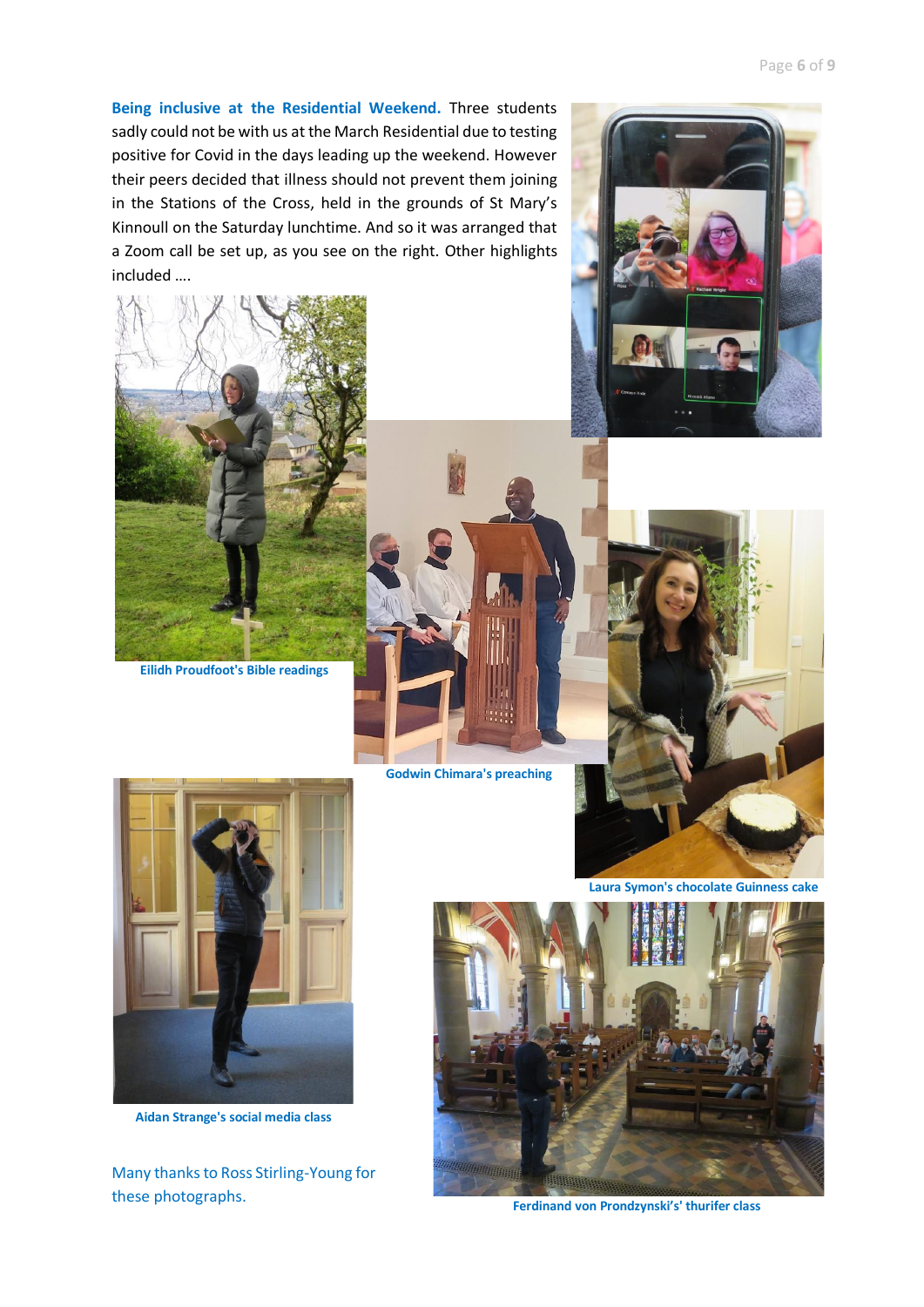**Inclusive Liturgies:** A year ago, a group calling itself *Responding to the Sacred: Liturgy and Gender in Conversation*, published a series of conversations, [on](https://www.facebook.com/genandlit/)[line.](https://www.facebook.com/genandlit/) Eight speakers (six women and two men) in four sessions, talked about their experiences of the Church's liturgy, with an emphasis on questions of gender. The event concluded with a broadcast act of worship from St Mary's Cathedral in Edinburgh, in which there was an effort to open the liturgy up to less gendered imagery and language – for example, to avoid the routinised use of male terms such as 'Father' and 'King'.



*Alison Jasper*

The event succeeded in raising awareness of an on-going concern: profound social and cultural change in our society over the last century and a half is impacting on the way people perceive the relevance of the Church. The event was first commissioned by the SEC's Liturgy Committee, currently in the process of making changes to the existing liturgy that has now been in use for 40 years. Since the early 1980s when this was first published, women have made huge strides in the world of work and there has been a revolution in respect of our understanding of human sexuality and gender not to speak of the nature of mental health and wellbeing. There is wide acceptance that not all families have to have fathers and mothers, challenging stereotypes that have dictated our view of parenting, family and male authority for centuries. Changes of this significance can be unsettling, especially to those of us in an older demographic. But we know that they can also speak to the Gospel tasks of releasing the captives and bringing greater abundance of life. And there's no denying that the language people use, changes over time - whether we like it or not - or that the Church's liturgies have also changed, albeit rather slowly, in response to social and cultural change.

So now the group -renamed *Responding to the Sacred: Inclusive Liturgies*- has taken up a slightly different challenge in relation to the liturgy and is beginning to explore a wider inclusiveness. So, some people value the ways in which the architecture of church buildings underscores the fact that they are set apart for worship. Other people find it impossible to sit still, sometimes for long periods of time in cold buildings that are poorly lit. Acoustics that favour the resonance of beautiful choral or organ music, present real difficulties for the deaf or hard of hearing. Theological assumptions underpinning our liturgical practices can also seem exclusive. One of our *Responding to the Sacred* speakers, questioned why the liturgy needed to focus so heavily on eucharist as the bloody sacrifice of someone we love, underplaying the equally powerful implications of fruitfulness and thanksgiving. The formal, 'not everyday' terms of the existing liturgy speak to some of holy mystery and continuity with tradition that is sacred and comforting. This type of language is simply mystifying for others; a barrier to closer communion. And the implication that the price of inclusion in this Church is acceptance of the status quo, reduces it to a private gathering whose value is not always easy to gauge or defend as, increasingly, people appear to be getting on with their lives without it. It would seem we do have a problem.

Our new attempt to think about more inclusive liturgies – *Responding to the Sacred: Inclusive Liturgies* (R2S+) is already under way. We have put together an Advisory Group to come up with a more definitive plan and we hope to have something ready to share with everyone next year. We have the continued help of liturgists and theologians and rely on their scholarship, artistic and pastoral insights and professional expertise. But we are also inviting ideas, contributions and liturgies that draw on spiritual experience and expressions from outwith the usual suspects. We are consulting with people who are identified with different traditions and some who sit on the edges - in other words, some of those who find the liturgy of the SEC, to be exclusive and off-putting. We have a growing sense that what is needed is greater variety of liturgical practice on offer and a willingness to use it. But we sense too a need to look outwith the churches for insights clear enough to dissolve imagined barriers between 'insiders and outcasts'. Above all, we hope to continue the conversation and welcome any thoughts or comments you may have. [genandlit@gmail.com](mailto:genandlit@gmail.com) **Alison Jasper**

Page **7** of **9**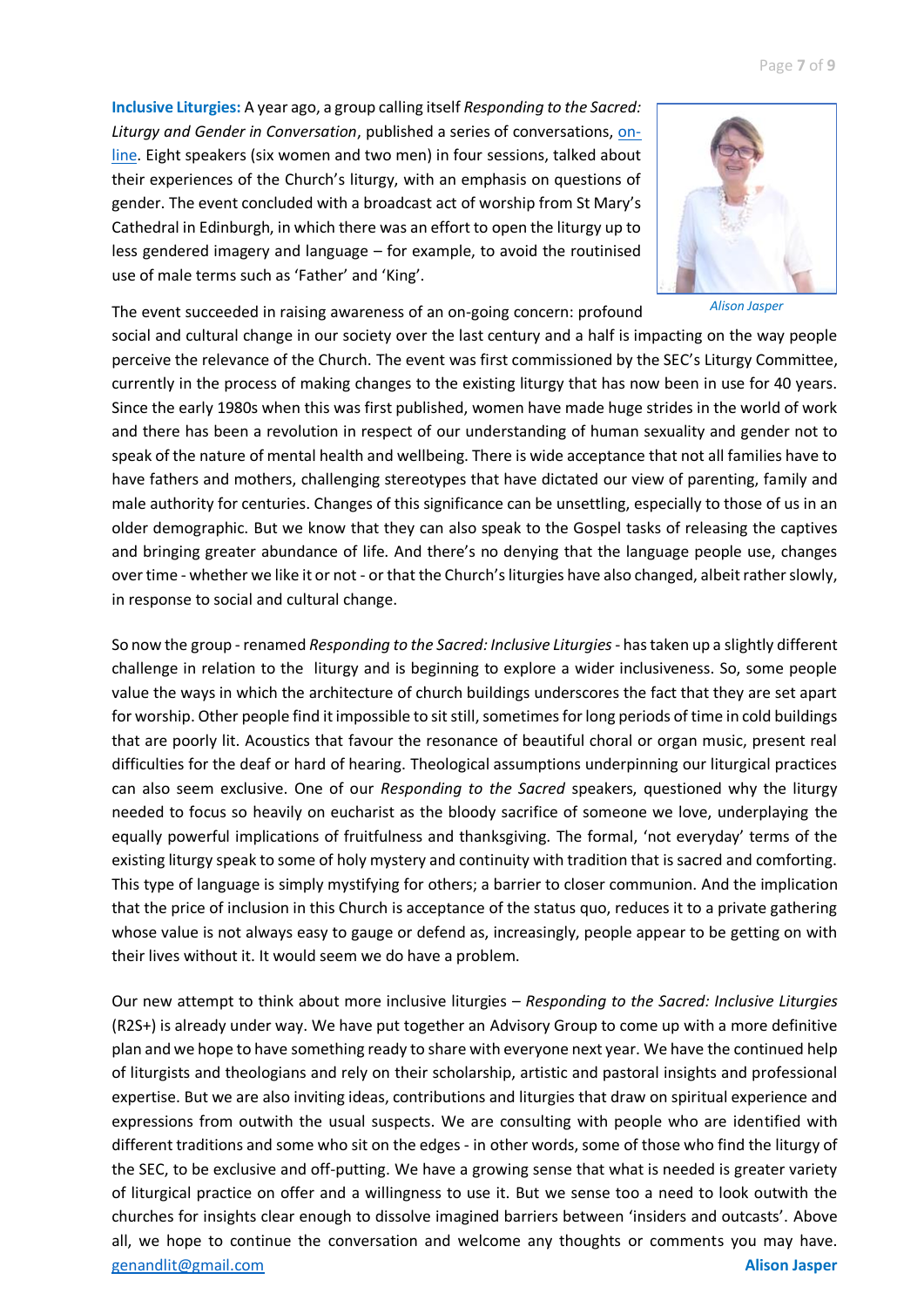*This term a new module entitled 'Theological Perspectives on Community Development and Community Organising' has been taught, exploring the theology and practice of these two concepts. Taught by Anne Tomlinson, the series has been enriched by the presence of various practitioners from across the Province and beyond – Nick Bowry, Chris Howson, Martin Johnstone and Ian Barcroft - offering case studies from their contexts. Moreover the student body has been augmented in numbers, wisdom and experience by seven Deacons from across the Province auditing the class. Here three of those - the Revd Peter Higson (St Andrews, Dunkeld and Dunblane), the Revd Ann Wren (Glasgow and Galloway) and the Revd Susan Ward (Edinburgh) - offer their reflections.* 

**Deacons included:** When Vocational Deacons throughout the Province were given the opportunity to join SEI students studying - or in the Deacons' case, auditing - a new course being run by SEI, it sounded to me like a terrific way to spend dark winter evenings. Deacons, like all in licenced ministry in SEC, undertake to continue development or learning throughout their ministry. We never stop learning from each other, and the course from the SEI provided a more formal method of learning beyond our day-to-day interactions.

When I received the outline course materials, the subject looked as if it could be a bit dry and little more than common sense. That all changed when the teaching got underway; the presenters gave life to the subject, with theory being deeply interwoven with practical application from the presenter's direct experience.



Revd Deacon Peter Higson

Vocational Deacons could easily relate to the practical application of the theory, and the breakout discussion groups enabled more recent experiences to be shared between students and Deacons. The course provides a structured process to much of the work done, and aspiring to be done, by Deacons and others. A few weeks well spent as an enjoyable learning experience, and in this instance no essay to write.  **Peter Higson**



Revd Deacon Ann Wren, right

Recently I have been involved in SEI's new module, 'Theological Perspectives on Community Development and Organising'. It embodies a particularly useful mix of resources, introducing several theological models discerned over recent decades of Community Development alongside practical illustrations of how these models are lived out within community and church life. Ideally, there is a symbiotic exchange of gifting that leads to transformation of both the wider community and the congregational life and understanding of mission so clearly illustrated in Jesus' own ministry. In Week 8, the Course began to explore the interface of worship and community building, and this is just one illustration of how life and relationships can potentially change for both church and local community. A bonus has been the participation of Deacons involved in Community Building being alongside deacons-in-training, and there has been time for some personal reflection on such ministries in small group discussion.

In session 8, the focus was "Worship and Community Building," and we were given seven words to structure a new model for mission, one I would call 'Diaconal Church': *'Presence', 'Perseverance', 'Hospitality', 'Adaptability', 'Generosity', 'Participation',* and *'Invitation'*. If we are to live with these words, it will mean change both for each individual and each congregation in our understanding of faith expression, spirituality, and worship in today's world.